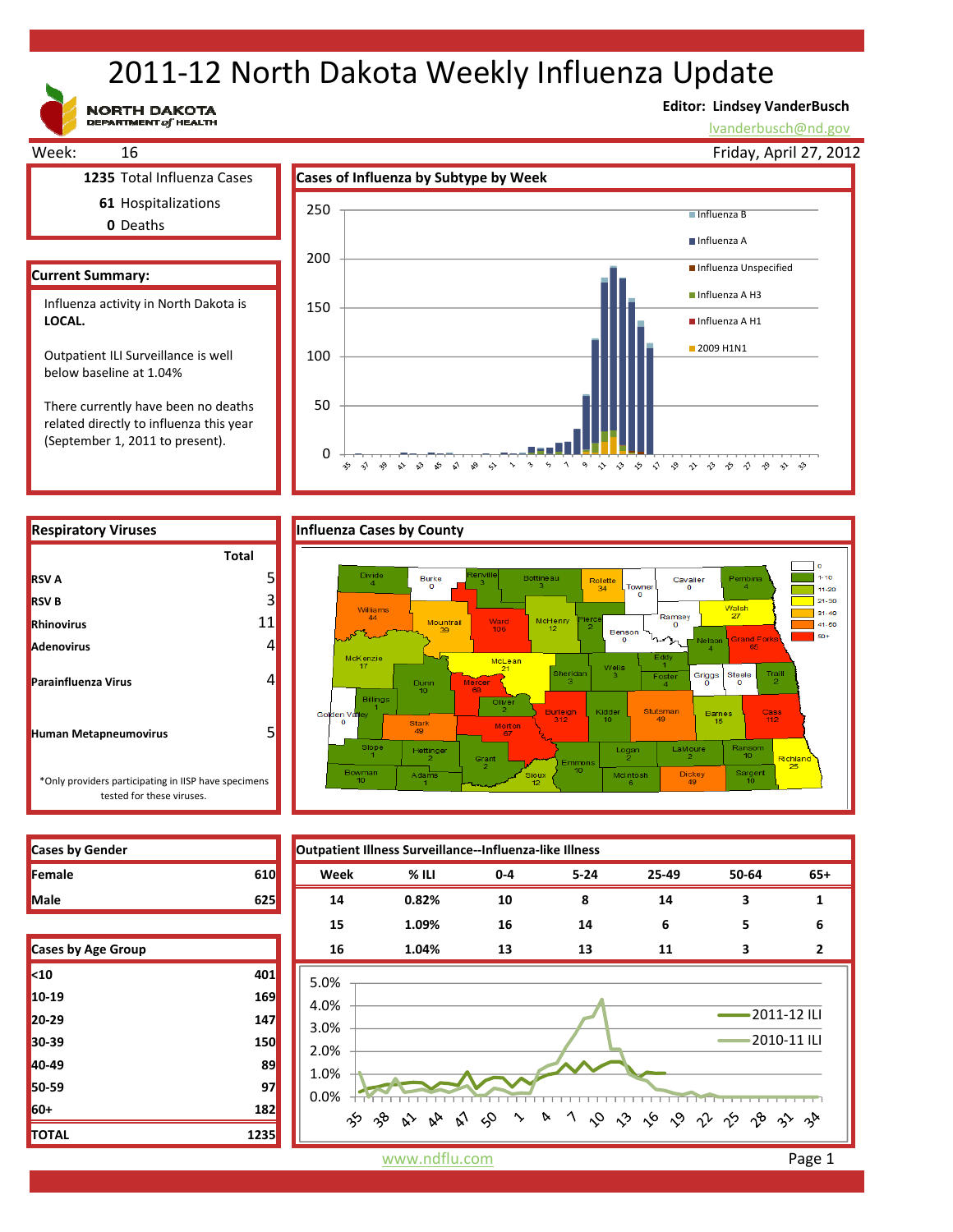## 2011‐12 North Dakota Weekly Influenza Update

NORTH DAKOTA





\*These data do not represent all laboratory results for influenza.



Friday, April 27, 2012

### **North Dakota School Surveillance:**

**‐‐ 5 Schools Reporting**

**‐‐ Percent Absent due to illness for this week is well below what would be considered significant absenteeism.**

**‐‐ If your school would be willing to particiapte in our surveillance, please contact Lindsey VanderBusch, lvanderbusch@nd.gov.**

### **Sentinel Laboratory Surveillance**

**‐‐ 15 North Dakota Laboratories Reporting**

**‐‐ The number of percent positive on influenza tests is sustaining.** 

**‐‐RSV activity peaked in Week 8. Seasonably late.**